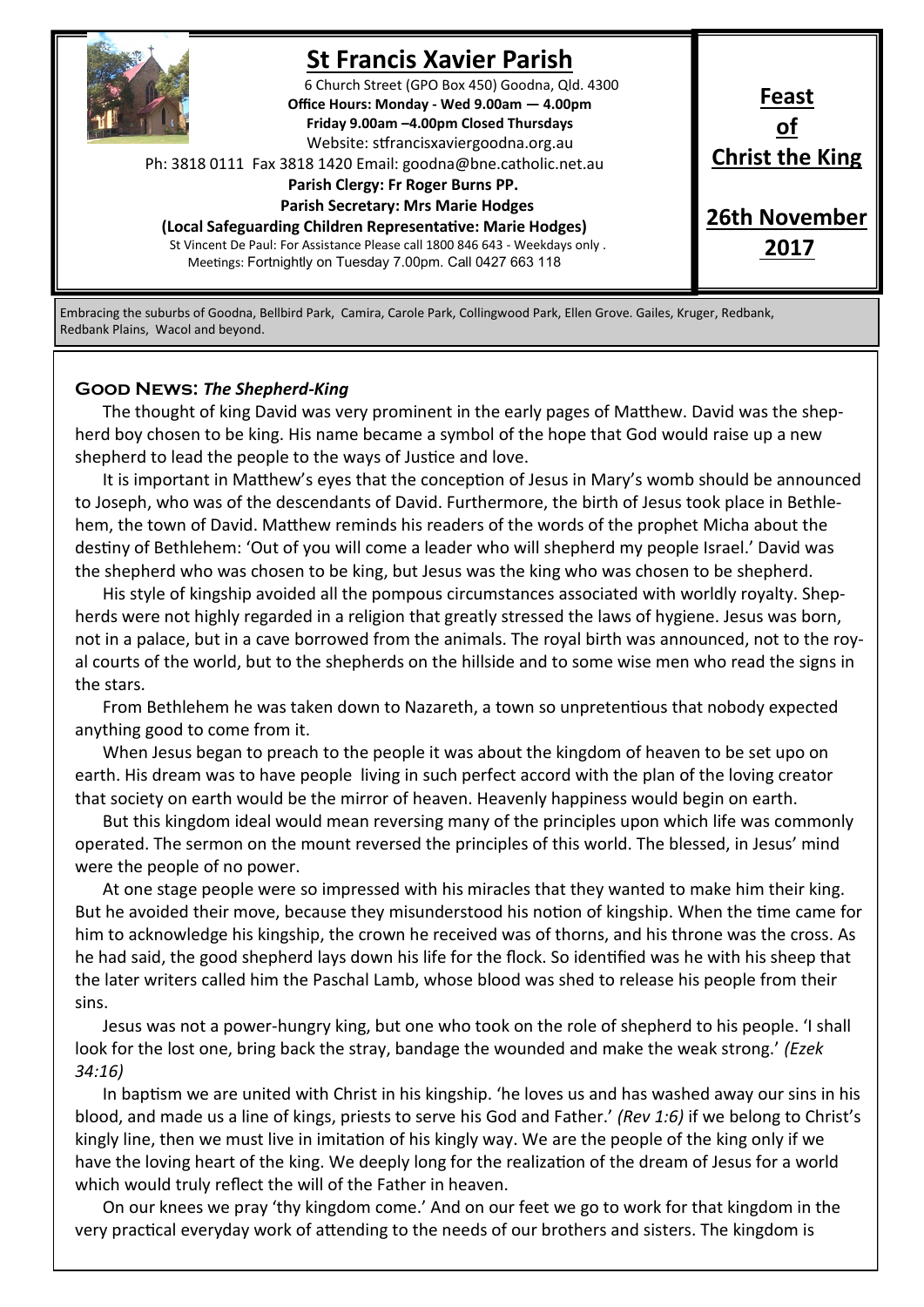About food and clothing, welcoming and visiting.

Matthew at the beginning of the gospel referred to Jesus as Emmanuel, God-with-us. At the end of the gospel, Jesus is again Emmanuel; 'know that I am with you always; yes, to the end of time.'

Between the first coming and the last coming in glory, he is with us. And he awaits our daily attention.

Where? In the blessed ones who are poor in spirit, gentle, mourning or hungering for justice.

'in so far as you did this to one of the least of these my brothers of mine, you did it to me.'

Silvester O'Flynn O.F.M. Cap—The Good News of Matthew

**Peter's Pence Collection** gives Catholics in Australia an opportunity to join in communion with the Catholic faithful throughout the world in support of the charitable works of the Holy See.

The collection will be taken as a retiring collection on the Feast of Christ the King this weekend.

**Share the Dignity** Please drop your bags into the office by 4pm Wednesday 29th November. Thank you

**Advent Fair at the Cathedral of St. Stephen:** St Stephen's Cathedral Choir is holding their annual fundraising event ADVENT FAIR on SUNDAY, 3rd December, the 1st Sunday of Advent, from 9 a.m. in between masses, at the Cathedral Precinct.

## **Call For Donations of Useable Beds and Other Furniture.**

The St Vincent de Paul society gives food, clothing and furniture free of charge to people in the community who ask for assistance because they are struggling to provide for their families. At this time we are asking for your kind donation of quality furniture, especially beds to help us meet an increasing number of requests.

### **For a collection from your home, please phone 1800 846 643.**

- Alternatively, you can deliver your donation during opening hours to:
- Ipswich—272 Brisbane Street Ipswich, Ph. 3812 2450
- Sumner Park—9 Jijaws Street, Sumner Park, Ph. 3279 1030

**Healing Meeting** Tuesday 28th November at 7pm, St Francis' Hall. 47 Dornoch Tce., West End.

**Awaken Together In Christ** A ministry bringing hope and the tangible presence of Christ to the lost and a deeper connection for those who know Him.

The Awaken Ministry has been blessed with an amazing gift of healing, powerfully led by the Holy Spirit, people have been receiving many miracles and lives have been changed. We invite you to come along and enter into God's presence, watch Him move in your circumstances today. Everyone welcome! Hosted by St Mary's & Dutton Park Parishes.

**Seniors' Christmas Party.** Many thanks to the team of volunteers who once again provided a great celebration. The children from the school as usual excelled in their presentation. A great day was had by all.

**Fr Rogers' Farewell** Sunday 17th December after the 9.00am Mass in the Parish Centre. Please bring a plate of food to share, bring your own drinks. Tea and Coffee will be supplied.

Fr Rogers' last Mass here in the Parish will be the 9-00am on Sunday 31st December. Fr Tuong will be saying Mass Monday 1st January at 9.00am.

**St Vincent de Paul Christmas Appeal** Weekend of 9th/10th December. Your donation will help the Saint Vincent De Paul conference to serve the needy in the parish this Christmas.

**Christmas Carol Service** Tuesday 12th December at 6.30pm in the Church. Come and sing a long with your fellow parishioners.

**Penitential Service** Wednesday 20th December at 6.30pm in the Church.

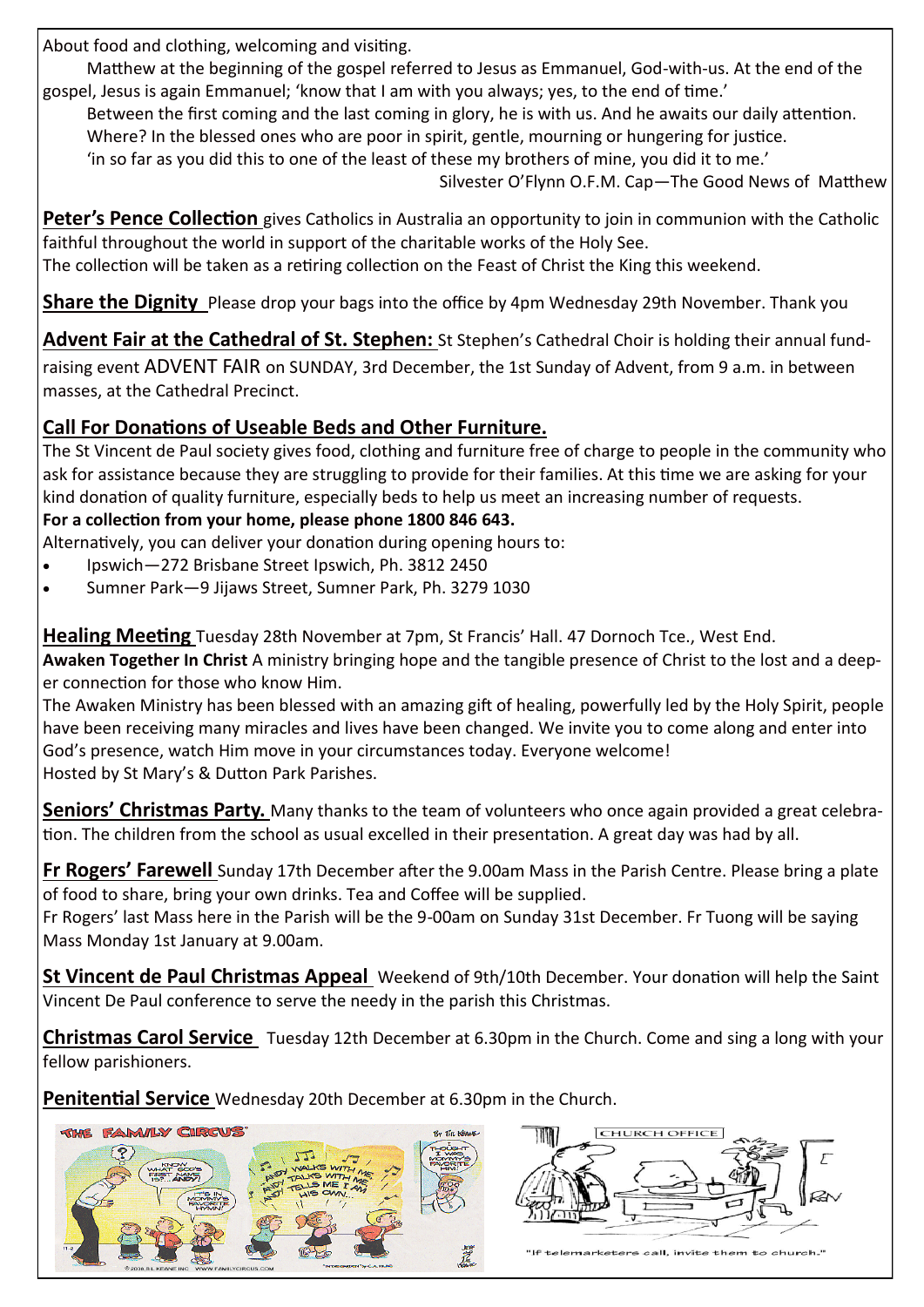## Spirituality for Life



speaking of gratitude, generosity, responsibility and increase



*Each one of you has received a special grace, so, like good stewards response -able for all these varied graces of God, put it out at the service of others." (1 Peter 4:10)* 

### **November 19, 2017 - 33rd Sunday in Ordinary Time**

*"…whatever you did for one of the least of my brothers, you did for me" - MATTHEW 25:40* Most of us are generous when it's convenient for us. We are generous when we have the time or the money. But, generosity is the opposite of that. It means giving of one's time, money, compassion, forgiveness or mercy when it's not convenient; when it's not on our schedule, but on the other person's schedule. Accessed from http:// archstl.org/stewardship/page/bulletin-inserts on 16th November,2017)

# **The Call – The Call of Stewardship**

Following Jesus is the work of a lifetime. At every step forward, one is challenged to go further in accepting and loving God's will. Being a disciple is not just something else to do . . . it is a total way of life and requires continuing conversion. – *A Disciple's Response. A Pastoral Letter on Stewardship*

*As Vatican II remarks, all Christians are "bound to show forth, by the example of their lives and by the witness of their speech," that new life of faith which begins in baptism and is strengthened by the power of the Holy Spirit in confirmation." (Ad Gentes, 11)*

There is a woman I know who I see receiving communion at Mass every week. She positively glows! I didn't know who she was, so I asked a fellow parishioner about her. While she has all the 'attributes' of our lives – a family, a job, a mortgage – my fellow parishioner told me she has stripped her life of all unnecessary encumbrances.

Though prosperous, she doesn't work to get rich, she works to make a living and because she has found a job she likes. Though involved in our parish and the community, she doesn't do it for public acclaim, but because she cares about helping others. Though she is a boss at work, a parent and spouse at home, an elder sister in her family, her direction of those for whom she has responsibility is merely to share wisdom, provide guidance, and support others.

She has found happiness in the ultimate paradoxes: that totally giving over control of one's life to God is the truest liberation, that giving up your life brings eternal life!

#### **Questions:**

How is stewardship a part of being a disciple?

What does it mean to you to be a steward of the Church?

Do you see your baptism as creating a responsibility to follow Jesus?

Stewardship means I am not in control. It means the gifts I take for granted will not always be mine. It means that when it comes down to the basic gifts of life, love, faith, and relationships, what I possess and who I am makes little or no difference. *Archbishop Thomas Murphy*.